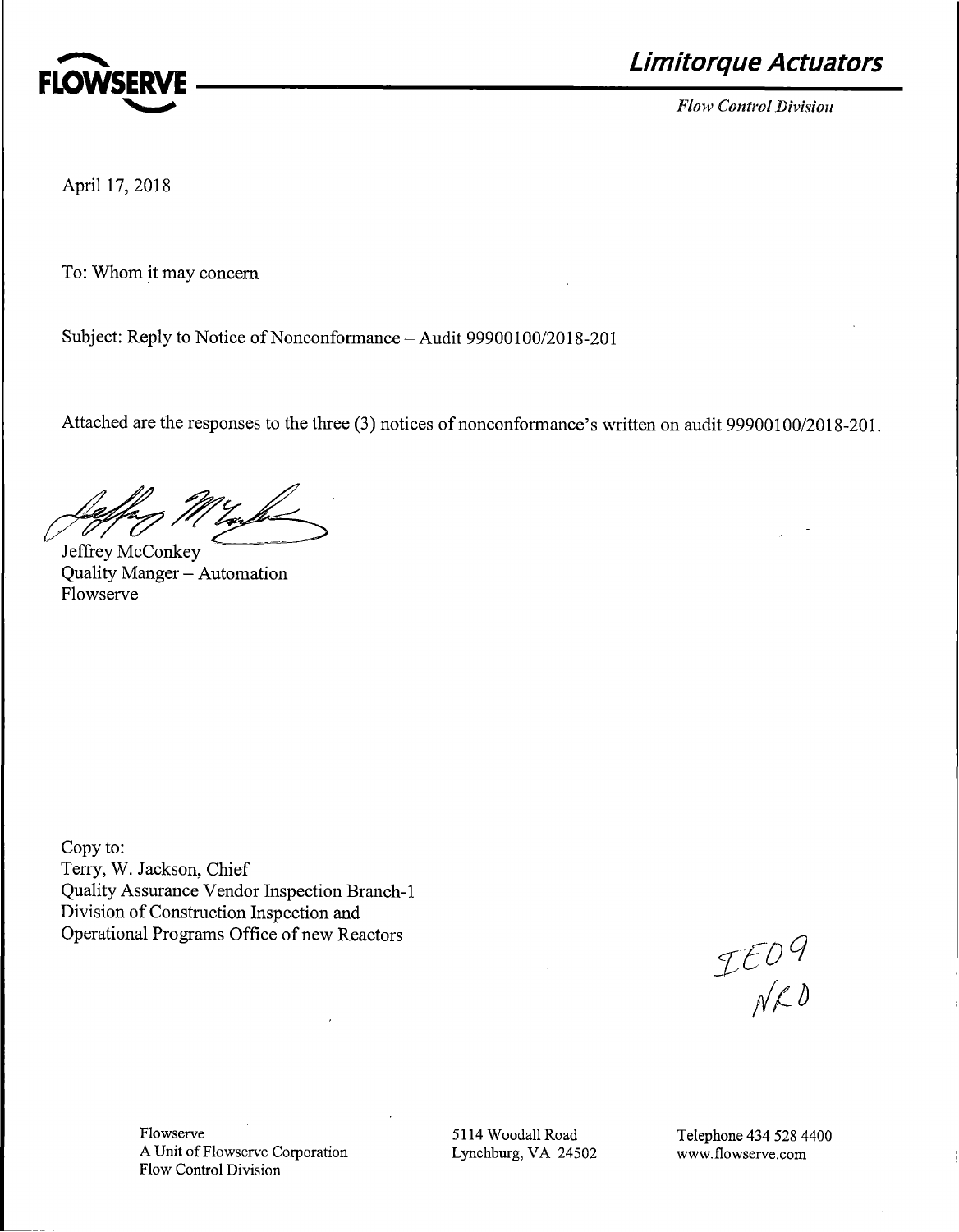# Reply to Notice of Nonconformance NRC Inspection Report 99900100/2018-201; Flowserve

### Nonconformance 99900100/2018-201-01

Criterion Ill of Appendix B to Title 10 of the *Code of Federal Regulations* (10 CFR) Part SO, "Design Control," states in part that, "Measures shall also be established for the selection and review for suitability of application of materials, parts, equipment, and processes that are essential to the safety-related functions forthe structures, systems and components."

Criterion VII, "Control of Purchased Material, Equipment, and Services," of Appendix B to 10 CFR Part SO, states, in part, that "Measures shall be established to assure that purchased material, equipment, and services, whether purchased directly or through contractors and subcontractors, conform to the procurement documents. These measures shall include provisions, as appropriate, for source evaluation and selection, objective evidence of quality furnished by the contractor or subcontractor, inspection at the contractor or subcontractor source, and examination of products upon delivery."

Contrary to the above, as of January 26, 2018, Flowserve failed to ensure the suitability of materials, parts, equipment, and processes that are essential to the safety-related functions of the safety-related electric actuators. Specifically, as part of its commercial grade dedication process:

- 1. Flowserve failed to verify the validity of the Certificates of Compliance provided by a commercial sub-supplier, by performing a commercial-grade survey, source surveillance, independent testing, or other acceptable methods, as necessary for ensuring the proper material composition (hardness and tensile strength) of motor shafts used in DC motors and supplied by Flowserve as either part of safety-related actuators or sold as replacement parts.
- 2. Flowserve failed to identify motor torque as a critical characteristic and failed to verify the motor output torque conformed to the associated speed-torque curves for DC motors procured from a commercial supplier and then supplied by Flowserve as a safety-related replacement part.

This issue has been identified as Nonconformance 99900100/2018-201-01.

### Reasons for the Violation

Regarding item 1, Flowserve's existing commercial grade dedication plan for DC motors did not include verification of raw material certificates of compliance for certain metallic components the motor OEM receives from their sub-supplier.

Regarding item 2, Flowserve does not have a technical evaluation on file specifically documenting critical characteristics of motor output performance. The routine motor test (RMT) performed by the motor OEM on every production motor does not include specific tests that verify output torque capability to the maximum rated torque of the motor.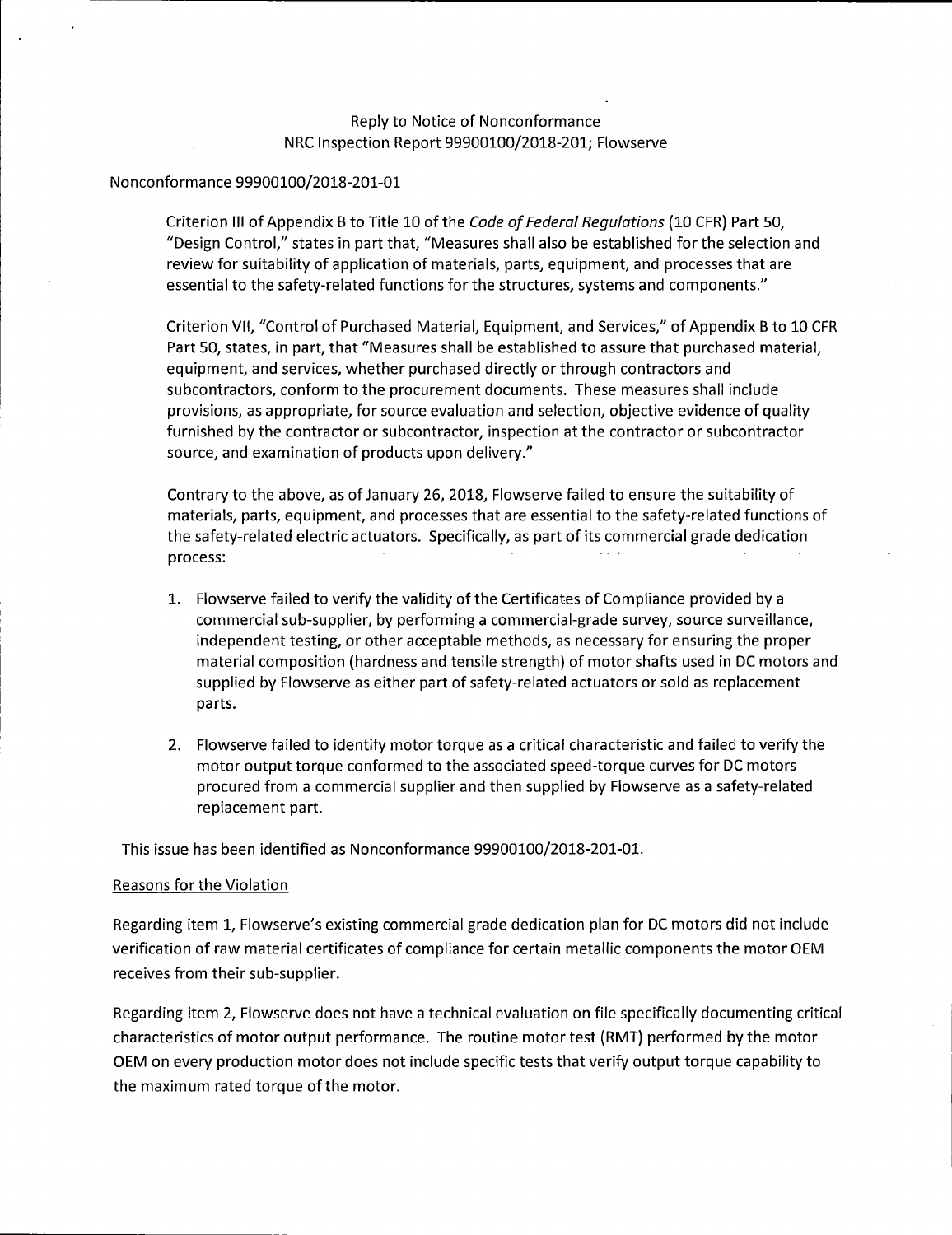### Corrective Actions Taken

Flowserve will impart new requirements on the motor OEM and their sub-suppliers to validate raw material certificates of compliance for critical components by laboratory analysis at an independent facility designated by Flowserve. Quality Engineering Standard K-12028 will be revised to document the requirement for independent material testing of raw materials used in components critical to the motor's function. Flowserve will revise internal inspection procedure IP-10.111 to add requirements for material properties verification of the motor shaft and other metallic components identified in the investigation. Quality Control Inspectors will be trained in the requirements of the revised inspection procedure.

Flowserve engineering will generate a technical evaluation to document critical characteristics of motor performance and establish the requirements for verification of those attributes. Flowserve will enhance the production test requirements for DC motors to include verification of motor performance at the maximum rated output torque required of the motor. The RMT review and approval section of Flowserve QAP 10.4 will be revised to include additional acceptance criteria. The commercial grade survey checklist contained in inspection procedure IP 10.111 will be revised to include verification of any additional production testing.

### Actions to Avoid Future Violations

Commercial grade surveys of the motor OEM will verify that applicable controls are in place with their sub-suppliers to ensure compliance with the requirements for independent verification of material properties. Flowserve will ensure critical motor performance characteristics are adequately verified by review of RMT data and by commercial grade surveys of the motor OEM test facility.

#### Date of Full Compliance

Flowserve corrective actions regarding revision of internal procedures and documentation will be completed by 05/31/2018. Verification of full compliance with all corrective actions involving the motor OEM will be completed by 08/31/2018.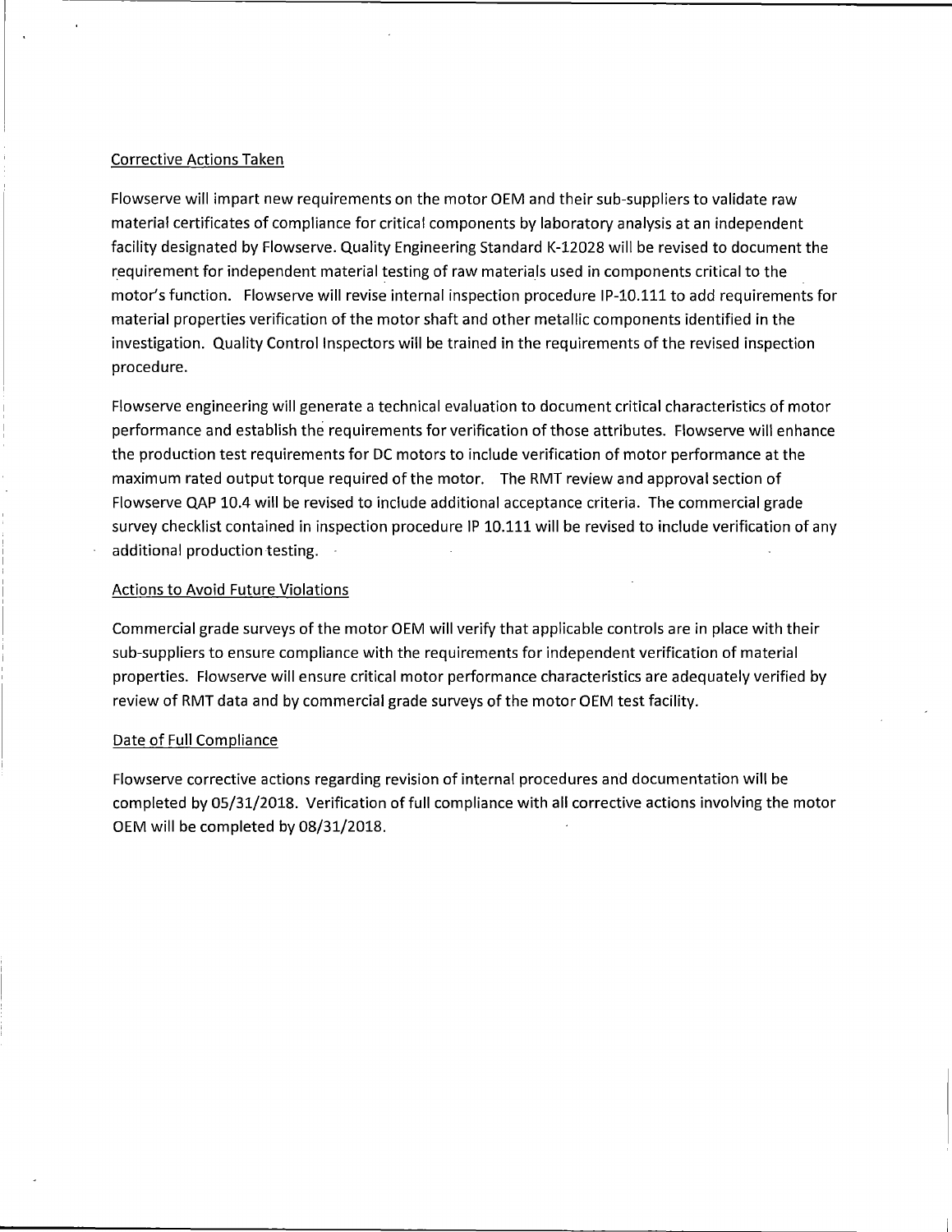# Reply to Notice of Nonconformance NRC Inspection Report 99900100/2018-201; Flowserve

#### Nonconformance 99900100/2018-201-02

The Nonconformance as stated in the referenced Notice of Nonconformance (NON) is as follows:

Criterion XVII, "Quality Assurance Records," of Appendix B states, in part, that "Sufficient records shall be maintained to furnish evidence of activities affecting quality. Records shall be identifiable and retrievable." Flowserve Procedure QAP 16.1, "Handling and Storing Quality Records", Revision 24, required receipt inspection records to be maintained in hardcopy format for a period of three (3) years. Contrary to the above, as of January 26, 2018, Flowserve failed to maintain sufficient records to furnish evidence of activities affecting quality. Specifically, Flowserve was unable to provide documented evidence (inspection records) covering a period of more than two (2) years between January 2016 and January 2018 that showed that commercial-dedicated fasteners procured from Industrial Products Company were inspected, and critical characteristics for the items were verified, as required by Flowserve Inspection Plans 10.19, 10.14, 10.16, and 10.15.

This issue has been identified as Nonconformance 99900100/2018-201-02 .

Reasons for the Violation and the sea

Flowserve's procedure QAP 16.1 allowed for a weakness in file storage for inspection records in receipt inspection. Cabinets in this area are unlocked allowing access to any individual who may need to get files out of the filing cabinet. Flowserve has been audited in this area numerous times and records have always been available and retrievable which provided a false sense of assurance that all of the required records were available.

#### Corrective Actions Taken

Flowserve's internal procedure QAP 16.1, will be revised to require all receipt inspection records to be electronically scanned. Inspectors will be trained in use of the scanning sheets and the process for scanning and verifying records have been properly scanned.

Additionally, Flowserve Quality Assurance will perform a process audit on receipt inspection files at a minimum every 3-months to verify inspection records are being scanned and are available as evidence inspections have been performed in accordance with applicable inspection plans.

All fasteners in the IPC cage were removed and have been inspected to the applicable inspection plans.

Flowserve contracted GQA to perform the internal 10 CFR 50 Appendix B, 10 CFR Part 21, NQA-1 (1994) audit for 2018. During that audit, Flowserve requested the internal auditor review current IPC inspections, inspection records and file retention in RII as well as all other areas. There were no audit findings regarding this process during the internal audit.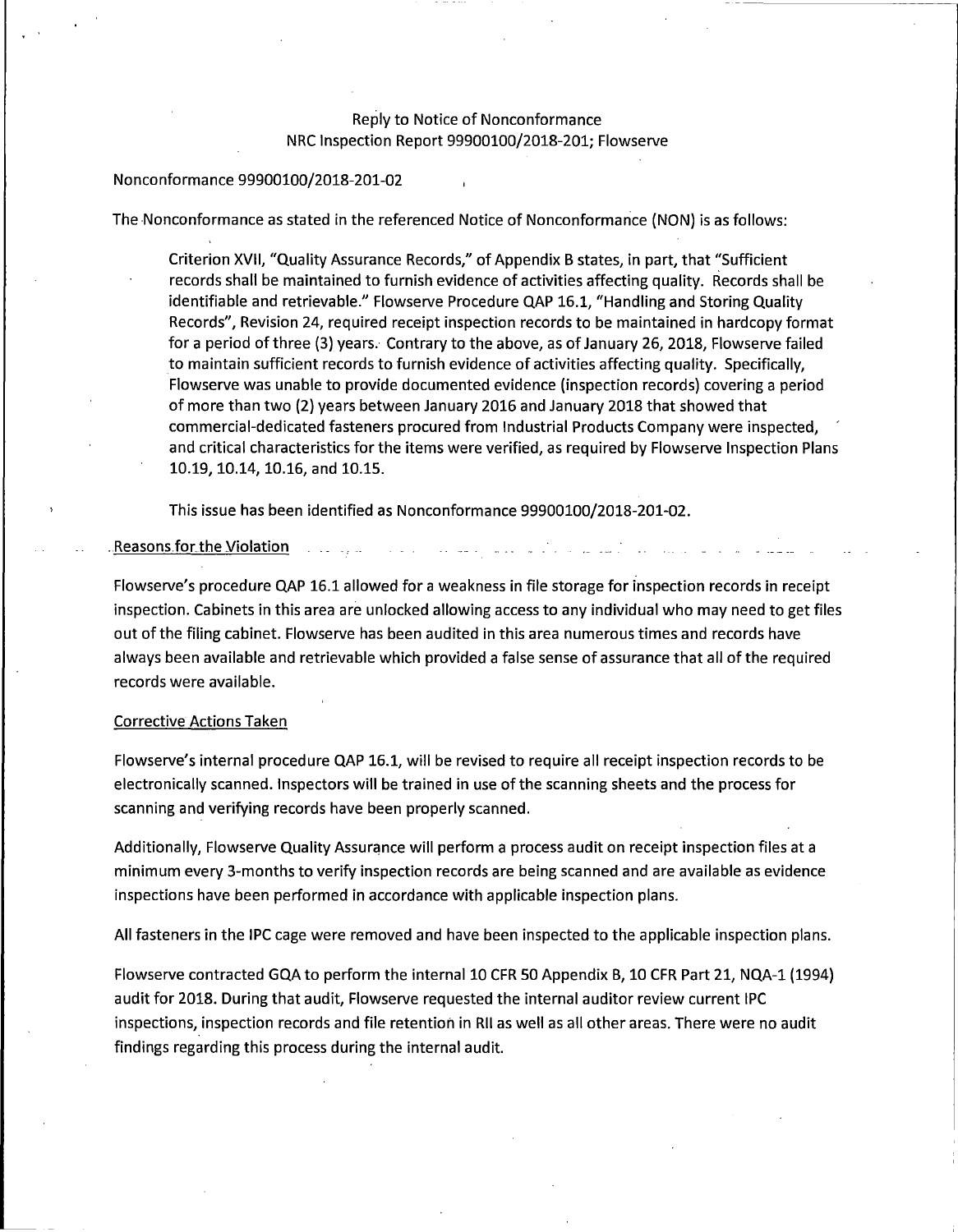## Actions to Avoid Future Violations

Flowserve procedure 16.1 will be revised to require receiving inspection records to be electronic instead of hardcopy.

All inspectors will be trained in the use of file scanning

Process audits will be performed on receipt inspection by Quality Assurance each quarter to verify the processes and record retention is being properly followed.

Additional focus will be given during internal audits to the receiving inspection area.

### Date of Full Compliance

Corrective actions will be completed by 4/20/2018.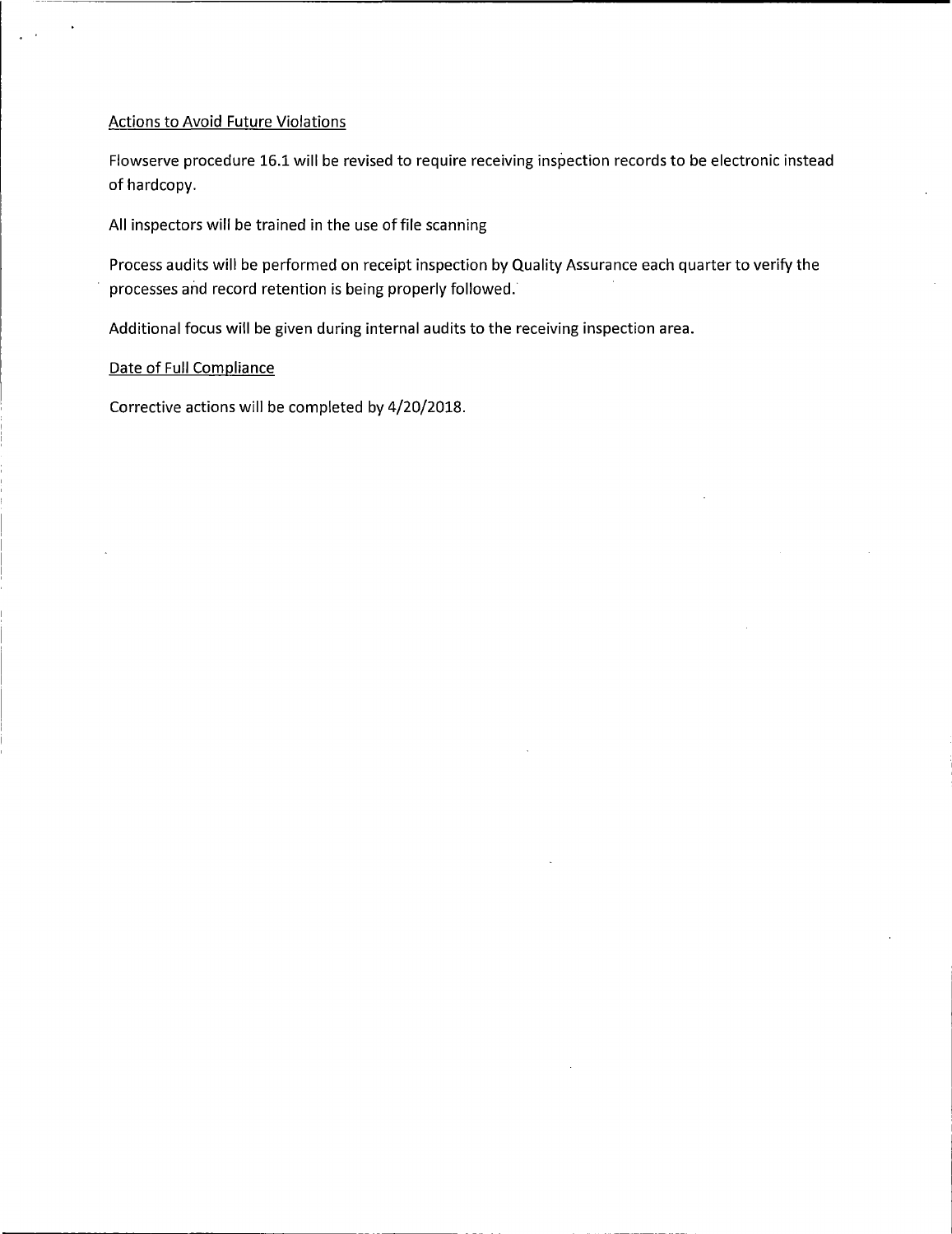## Reply to Notice of Nonconformance NRC Inspection Report 99900100/2018-201; Flowserve

---------------------------------------~---

### Nonconformance 99900100/2018-201-03

The Nonconformance as stated in the referenced Notice of Nonconformance **(NON)** is as follows:

Criterion X, "Inspection," of Appendix B to 10 CFR Part 50, states, in part, that "A program for -inspection of activities affecting quality shall be established and executed by or for the organization performing the activity to verify conformance with the documented instructions, procedures, and drawings for accomplishing the activity. Examinations, measurements, or tests of material or products processed shall be performed for each work operation where necessary to assure quality.

Contrary to the above, as of January 26, 2018, the NRC inspection team identified four examples where the receipt inspection records lacked evidence that Flowserve had performed material testing on commercially-dedicated hardware and fasteners as necessary to confirm the suitability of the parts. In the following examples, the required testing data was either not filled in on the data forms or was marked N/A without explanation:

- 1. For stock order with Part Number HB8-1/2-13x28, dated March 23, 2015, and Part -Number HB8-3/4-10x28, dated March 17, 2015, the receipt inspection datasheet failed to indicate that the hardness testing for the lot of hex head cap screws had been performed as required by the inspection plan.
- 2. For stock order with Part Number HC8-3/8-16x28, dated May 2i, 2015, and Part Number HC8-3/4-10x36, dated August 4, 2015, the receipt inspection datasheet failed to indicate that the hardness testing for the lot of hex head cap screws had been performed as required by the inspection plan.
- 3. For Part Number CKl-49NE-164, dated August 5, 2015, receipt inspection records did not verify the manufacturer for these fasteners as required by procedure.
- 4. For stock order with Part Number 60-563-02691, dated August 3 2015, inspection records failed to show that hardness testing had been performed as required by procedure.

This issue has been identified as Nonconformance 99900100/2018-201-03.

#### Reasons for the Violation

Flowserve QC inspectors were not fully following the applicable inspection plans as required by their training and procedures. Receipt inspection is audited both internally and externally each year and objective evidence that inspections were being completed to the applicable inspection plans was found. IPC was a supplier for hardware that had not been reviewed during these audits and the missing/incomplete records went undetected.